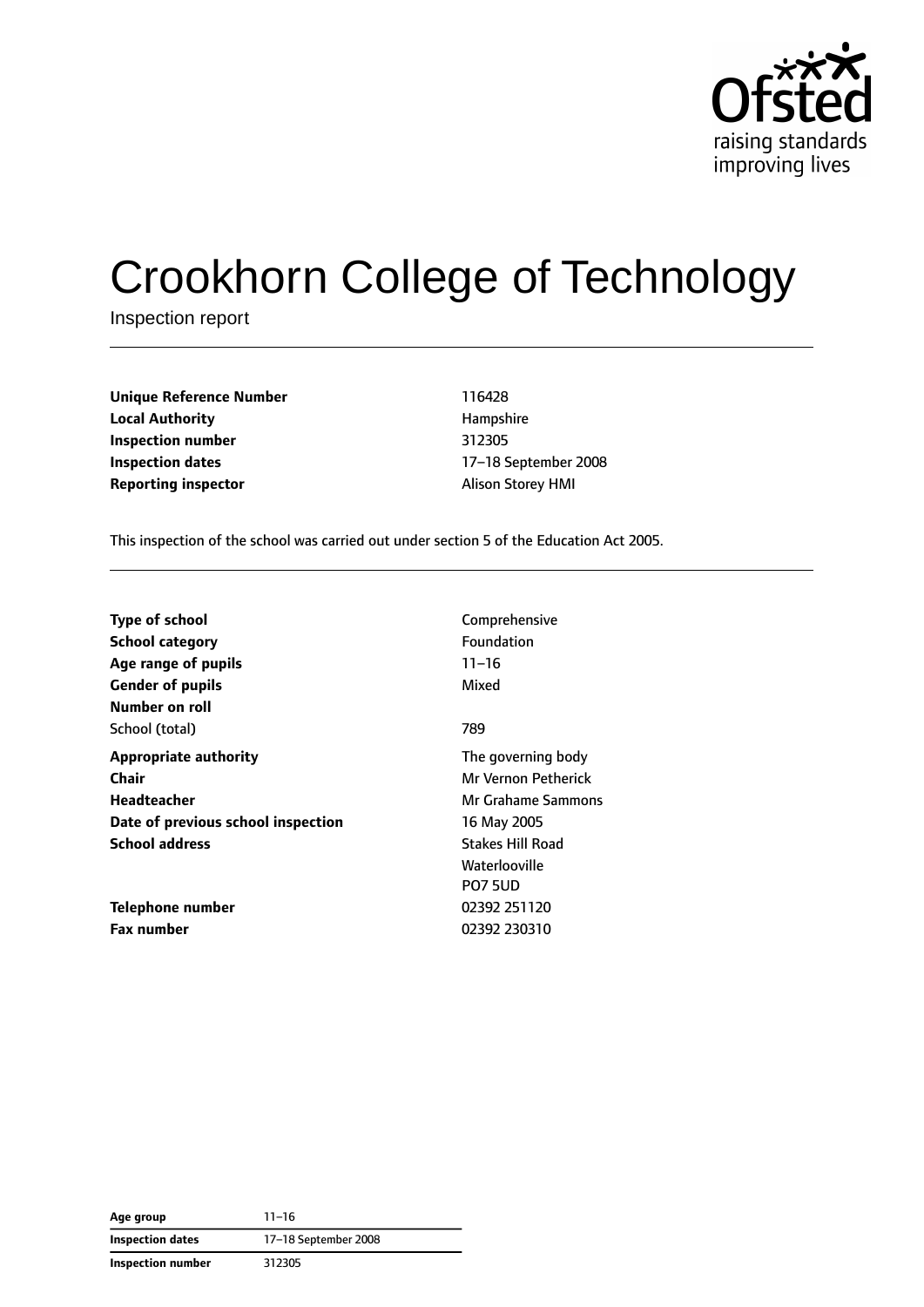.

<sup>©</sup> Crown copyright 2008

Website: www.ofsted.gov.uk

This document may be reproduced in whole or in part for non-commercial educational purposes, provided that the information quoted is reproduced without adaptation and the source and date of publication are stated.

Further copies of this report are obtainable from the school. Under the Education Act 2005, the school must provide a copy of this report free of charge to certain categories of people. A charge not exceeding the full cost of reproduction may be made for any other copies supplied.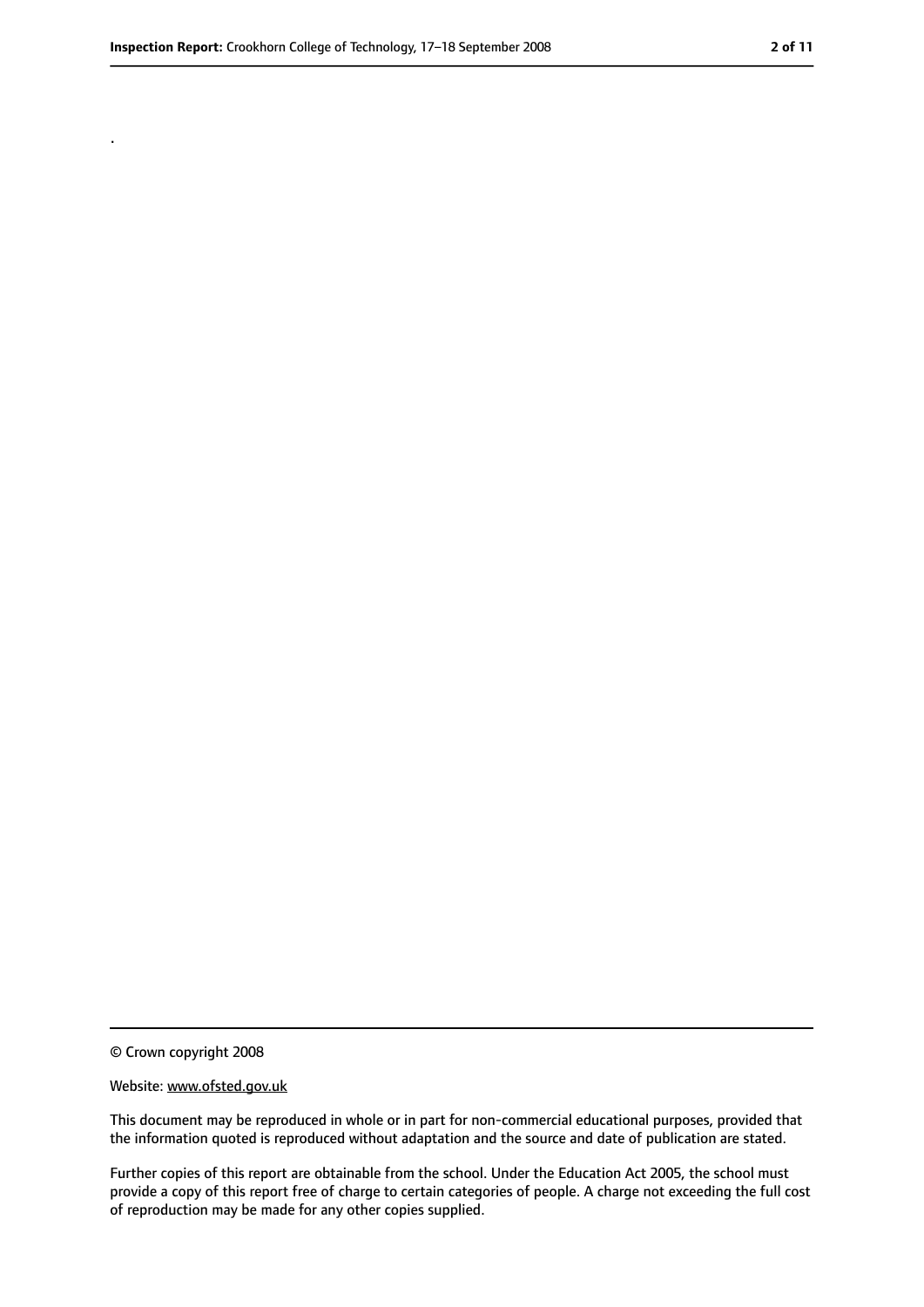# **Introduction**

The inspection was carried out by one of Her Majesty's inspectors and three Additional Inspectors.

## **Description of the school**

Crookhorn College of Technology is a smaller than average school for students aged 11 to 16. The proportion of students known to be eligible for free school meals is just above average. Almost all students are from a White British background. Very few students speak English as an additional language. Hardly any are at an early stage of learning English.

The proportion of students with learning difficulties and/or disabilities (LDD) is above the national average. Most commonly, these students have moderate learning difficulties or behaviour, emotional and social needs. The proportion of students with a statement of special educational need is lower than seen nationally.

The school was designated a specialist technology college in September 2004. It has the advanced Healthy School award, International School award and Sportsmark award.

#### **Key for inspection grades**

| Grade 1 | Outstanding  |
|---------|--------------|
| Grade 2 | Good         |
| Grade 3 | Satisfactory |
| Grade 4 | Inadequate   |
|         |              |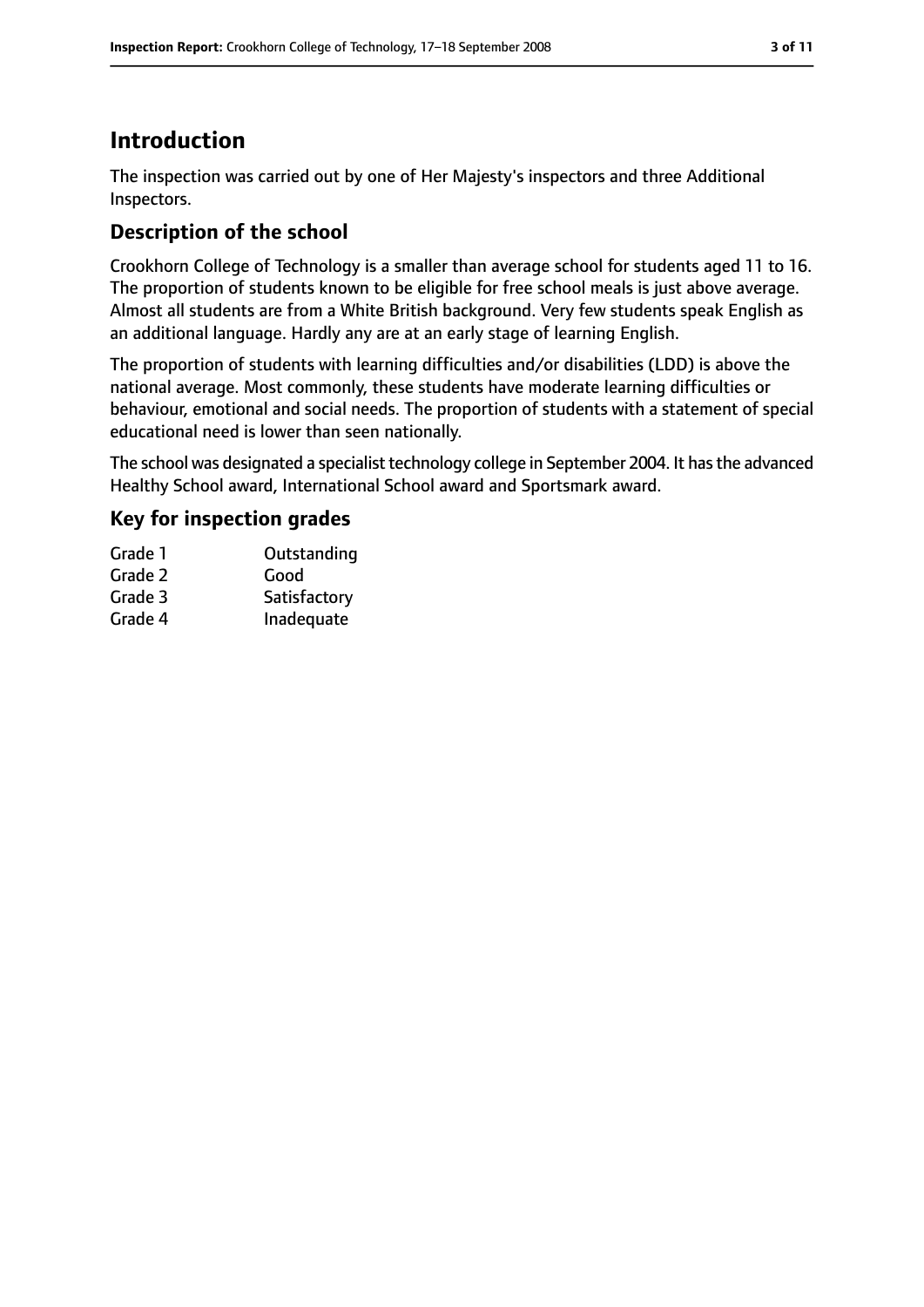# **Overall effectiveness of the school**

#### **Grade: 2**

Crookhorn is a good school. The four cornerstones of respect, responsibility, commitment and achievement are at the core of the college's work. These values start with the headteacher and his senior leadership team and permeate throughout the college. They have been crucial in bringing about significant improvements in students' personal development and academic achievement since the last inspection. As one parent said, 'Our children have grown and matured in wonderful ways'.

The real strength in the college's care for the students, seen at the last inspection, has been maintained. The college genuinely has the best interests of all its students at heart. All adults work hard to meet the students' needs and in turn, through the development of the house system and mixed year group tutor groups, students rise to the expectation that they too will take responsibility and care for others. Staff know individual students' needs well and carefully monitor their personal development and academic performance. Effective systems are in place to involve students in regularly setting goals to help them to achieve their targets. The curriculum is well matched to the needs and abilities of learners, offering the older students a range of academic and vocational courses to meet their different abilities and aspirations. In keeping with the college's specialist technology status, all students study design and technology with a full range of courses from which to choose. Teaching and learning are now good overall. Generally, lessons are well planned to meet the students' needs and clear and achievable learning objectives are shared with them so that they understand the purpose of the lesson and what is expected of them. However, sometimes there is not enough challenge, particularly for the higher attaining students. The improvements in provision are paying dividends in improving progress, so that all groups of students achieve well, including those with learning difficulties and/or disabilities. Standards are broadly average, representing good progress from students' relatively low starting points in Year 7. All students leave the college with at least one GCSE qualification and most gain five or more passes. However, the proportion of students achieving five or more higher grade GCSEs is below average.

The headteacher and his senior leaders set out and pursue their high expectations of the college and its students through an effective programme of monitoring, review and action to tackle the areas that need improvement. Specialist status has been used effectively to bring about change, engaging students and raising the college's profile in the community through the range of opportunities offered, as well as championing the use of information and communication technology (ICT) across all aspects of its work. The college is well placed to build on its successes and raise standards further.

#### **What the school should do to improve further**

- Improve standards by increasing the number of students who achieve five or more higher grades at GCSE.
- Develop teaching and learning to ensure it consistently meets the needs of all students, particularly the higher attainers.

## **Achievement and standards**

#### **Grade: 2**

Achievement is good. Students make good progress although sometimes this has varied between subjects as a result of staffing difficulties which have now largely been resolved.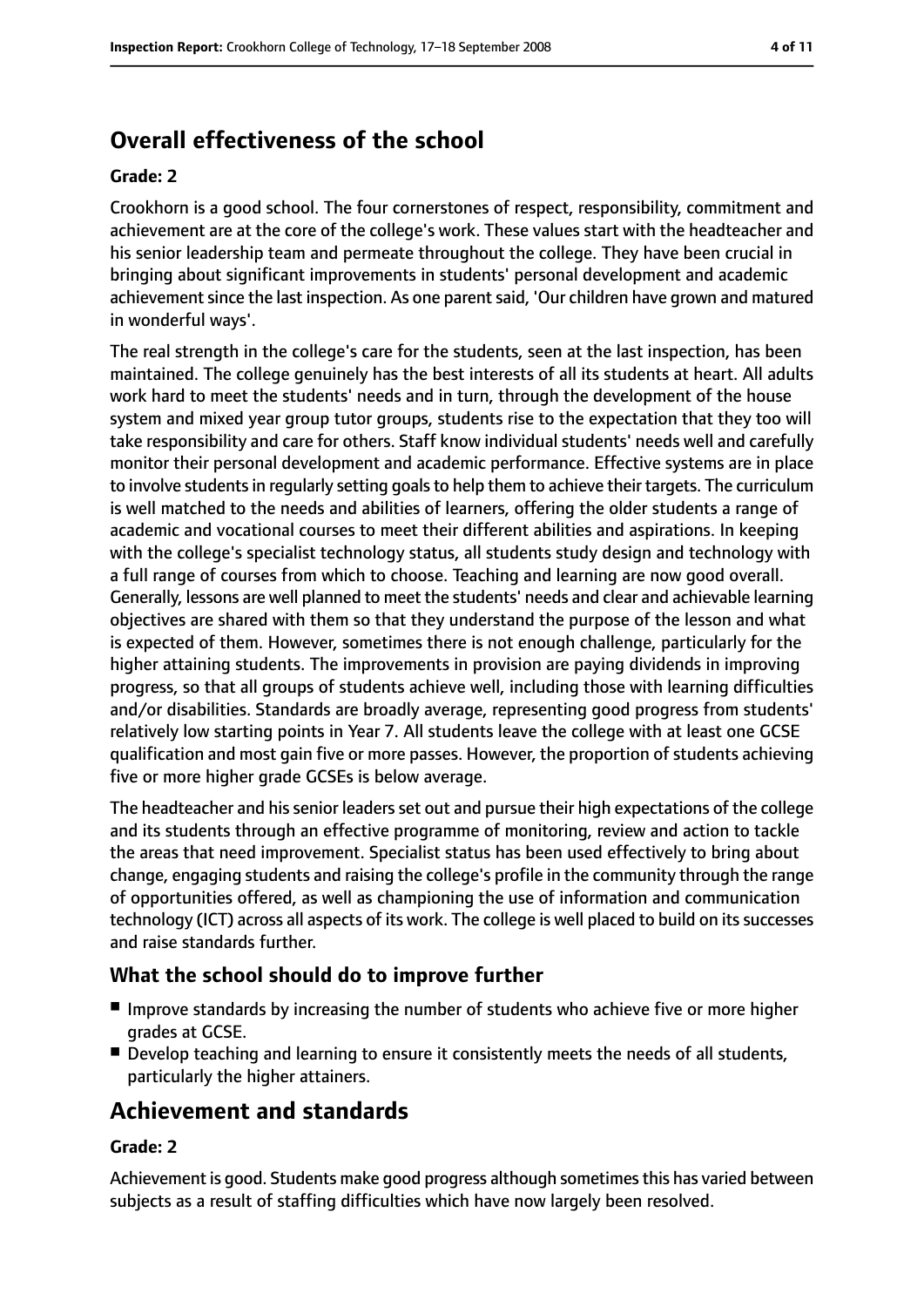The standards students enter the college with vary from year to year. In all groups there are fewer students who reached the higher Level 5 at age eleven than is seen nationally. Overall, standards at the end of Key Stage 3 have steadily risen since the last inspection because students are making better progress, helped by improved behaviour, better teaching and learning and effective use of target setting. About three quarters of the students reach the expected levels for their age in English, mathematics and science, which is broadly average, although the proportion achieving the higher levels remains below average. The proportion of students gaining GCSE qualifications is just above that seen nationally. However, the proportion of students achieving the higher grades is below average in almost all subjects. In part, this is because despite the good support and guidance from the college, a few students' attendance and attitudes have been a barrier to them making the progress they are capable of. Most students achieve a design and technology qualification. Overall standards in technology mirror

Students with learning difficulties and/or disabilities make the same good rate of progress, because their progress is closely monitored and a combination of academic and pastoral goals is used to help them do their best. Furthermore, students with moderate learning difficulties receive good individual or group support from learning support assistants, whilst those with behavioural, social and emotional needs benefit from strong pastoral support.

the picture in other subjects although there has been some variation between courses.

## **Personal development and well-being**

#### **Grade: 2**

Students behave well in lessons and around the building, making a significant contribution to the positive ethos of the college. They clearly enjoy college, particularly appreciating the warm relationships they enjoy with teachers and fellow students. Students also enjoy their lessons, particularly those in which they can take an active role. As one student said, 'It's just basically a very nice place to be'.

Students understand how to work safely and feel safe in college being confident that help is always available from both adults and their peers. They show good understanding of the benefits of a healthy lifestyle and sport is very popular. Students have been instrumental in the introduction of a healthier menu in the canteen and many take pride in the fact that their diet has improved as a result. Students' spiritual, moral, social and cultural development is good. Particular strengths are seen in moral and social development. For example, students have a strong sense of responsibility for each other, especially for the younger students in their mixed age tutor groups. They carry out some important roles in college, for example as peer mentors and members of the school council, and in the local community. Groups of students have contributed to an investigation into how to improve local amenities, meeting with their MP to discuss the best way of doing this. Students develop their workplace skills well. Their progress in literacy, numeracy and ICT is good and through enthusiastic participation in enterprise activities, offered as part of specialist status, they gain an enhanced understanding of teamwork and the world of work.

# **Quality of provision**

#### **Teaching and learning**

#### **Grade: 2**

Teaching and learning have a number of strong features. Teachers have high expectations of students' behaviour and of their attitudes to learning, and there is a strong emphasis on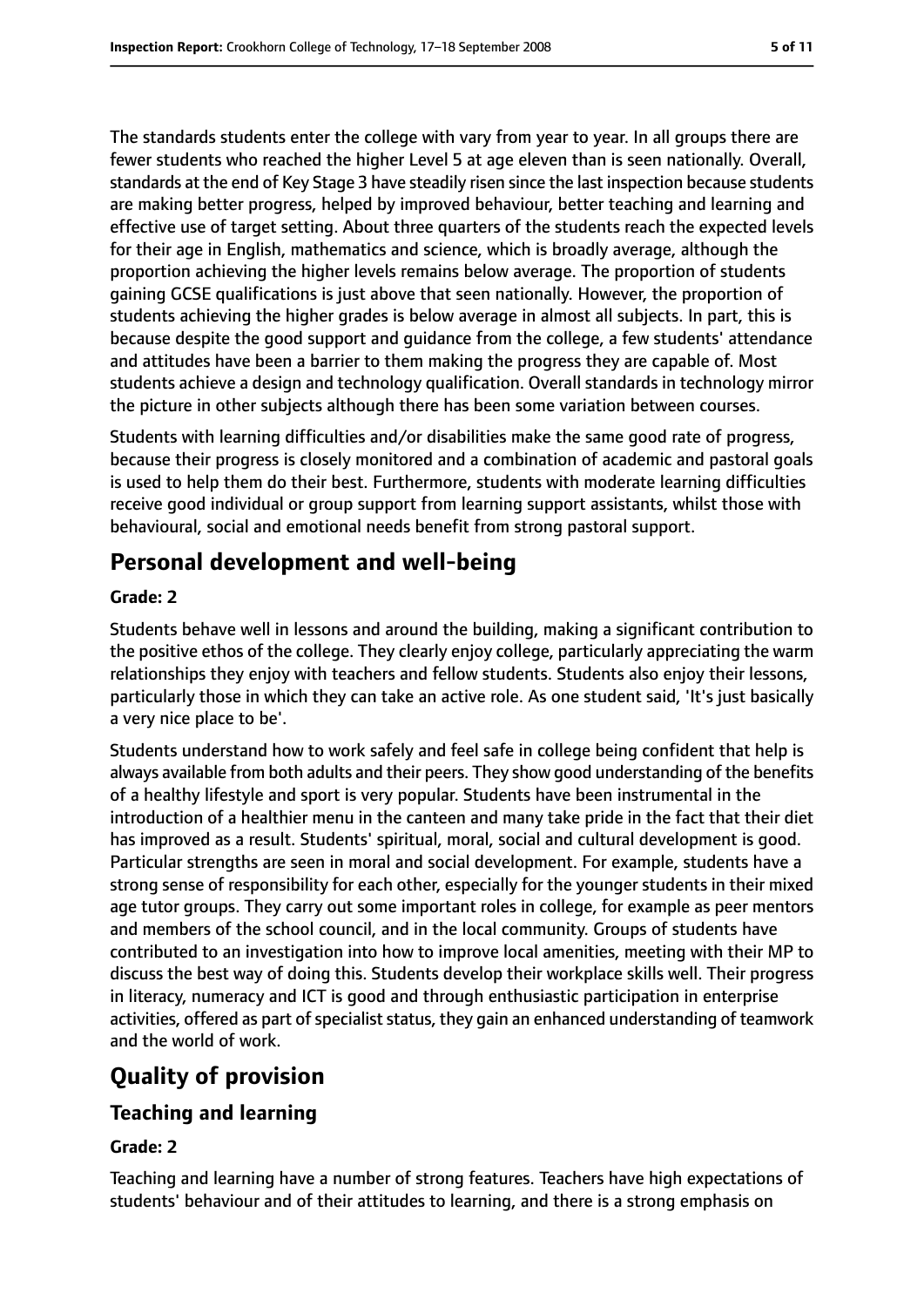self-discipline and independence. In many lessons, enthusiastic teachers with good subject knowledge fully engage the students with purposeful activities delivered at a good pace. Here, knowledge and understanding are acquired quickly, behaviour is good and some students show an exceptional ability to articulate strong balanced arguments that demonstrate their capacity to attain high standards. Teachers make good use of assessment information to set appropriate goals and monitor progress. The use of ICT as a teaching tool has been enhanced through the college's specialist status and this enriches students' learning experiences.

However, in a minority of lessons teachers do not expect enough from their students. Over-direction of activities sometimes limits opportunities for students to learn through discussion, or there is insufficient planning to challenge the higher attainers through targeted extension activities.

#### **Curriculum and other activities**

#### **Grade: 2**

Students enjoy a well-constructed curriculum that meets statutory requirements and caters for the range of learners' needs and abilities. The full national curriculum is provided at Key Stage 3 and there are good opportunities for some students to take GCSEs in a number of subjects at the end of Year 9. Four pathways at Key Stage 4 currently offer students a wide range of options and will be augmented from September 2009 by diploma courses offered by the local consortium of which the college is a key partner. The college's'Homework: Independent Learning Tasks (HILTs)' initiative is a comprehensive and well thought out programme that gives students planned activities to approach in extended ways at home. The wide range of opportunities to take part in a strong programme of extra-curricular activities, often linked to specialist status, together with extensive trips at home and abroad are greatly appreciated by students and contribute significantly to their enjoyment of school life.

#### **Care, guidance and support**

#### **Grade: 2**

The college has good systems in place to care for and support its students, with a holistic approach to meeting their pastoral and academic needs. There are good systems to identify individual behavioural and social needs and a wide range of strategies to offer support. For example, students who are in danger of underachieving through irregular attendance are identified early and a wide range of strategies used to ensure they are in college. As a result the attendance rate has improved markedly over the past year and is now satisfactory. The college works well in partnership with others. It is committed to keeping parents and carers involved and informed, in return making clear its high expectations of their support. The very large majority of the parents who returned questionnaires to the inspectors were extremely positive. A range of experienced and well-qualified professionals work together to support students in flexible and sometimes imaginative ways. There are strong links with many outside agencies, providing support in college and also in the community, for example courses for families to help them deal with teenagers. The college has adequate procedures to safeguard its students.

The quality of academic guidance for students is strong. Effective tracking of the progress of each student provides information to set the goals they need to achieve to reach their targets. The students are expected to be active partners in the process. They review their own progress, providing evidence of achievement and discussing next steps at one to one termly mentoring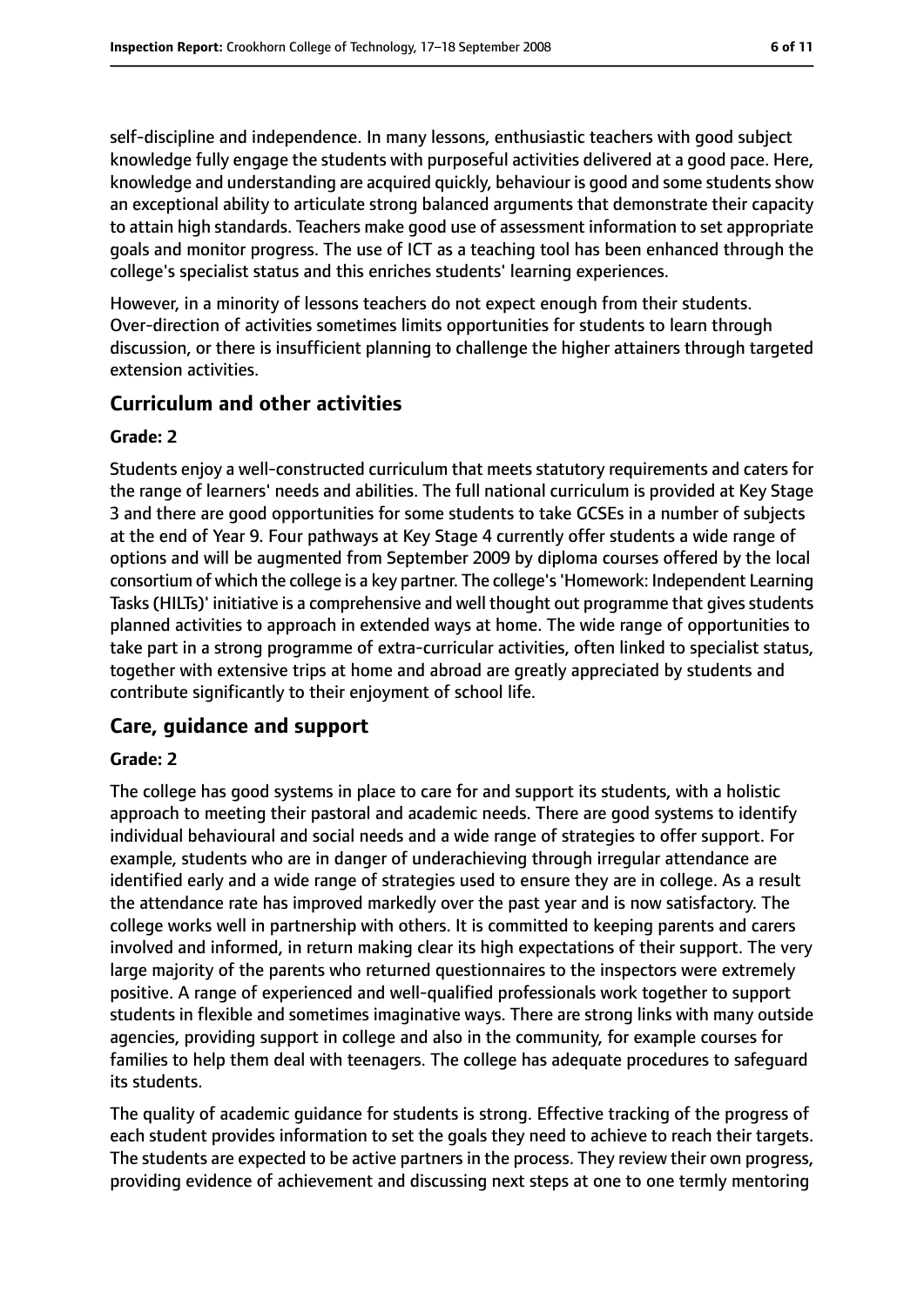sessions with their tutor. Students really appreciate this support and show good awareness and understanding of their goals and what they need to do to achieve them.

## **Leadership and management**

#### **Grade: 2**

Leadership and management are good. There is a clear sense of purpose and a commitment to high expectations of, and for, the students that comes from senior leaders and has been instrumental in bringing about improvement. Students and staff alike subscribe to these values and enjoy being part of the college. The house system is pivotal in nurturing a positive ethos and developing students' sense of belonging to different communities. This is enhanced by their participation in their local community and the contribution the curriculum makes to their appreciation of global issues, although their understanding of living in a multicultural and multi-faith society is less well developed.

A well-planned cycle of self-evaluation, which includes a programme of detailed reviews of each faculty, ensures leaders know how well the college is doing and what the key priorities are for further development. There are good systems in place to set challenging targets for improvement at college, subject and class levels, effectively complemented by tracking and setting short-term goals for individuals. Middle leaders, well supported by the senior team, are growing in strength and taking greater responsibility for monitoring, review, action planning and target setting. Some middle leaders are stronger in these areas than others. Senior leaders know where more development and support are still needed and have plans in place to address this. There is a good partnership between senior leaders and governors, ensuring governors are well informed, have a clear picture of the college's strengths and are involved in strategic planning to bring about further improvement, challenging where appropriate.

There has been good all round improvement since the last inspection with the opportunities offered by specialist status used well to support this. In particular, the improved academic outcomes and personal development demonstrate there is good capacity for further improvement.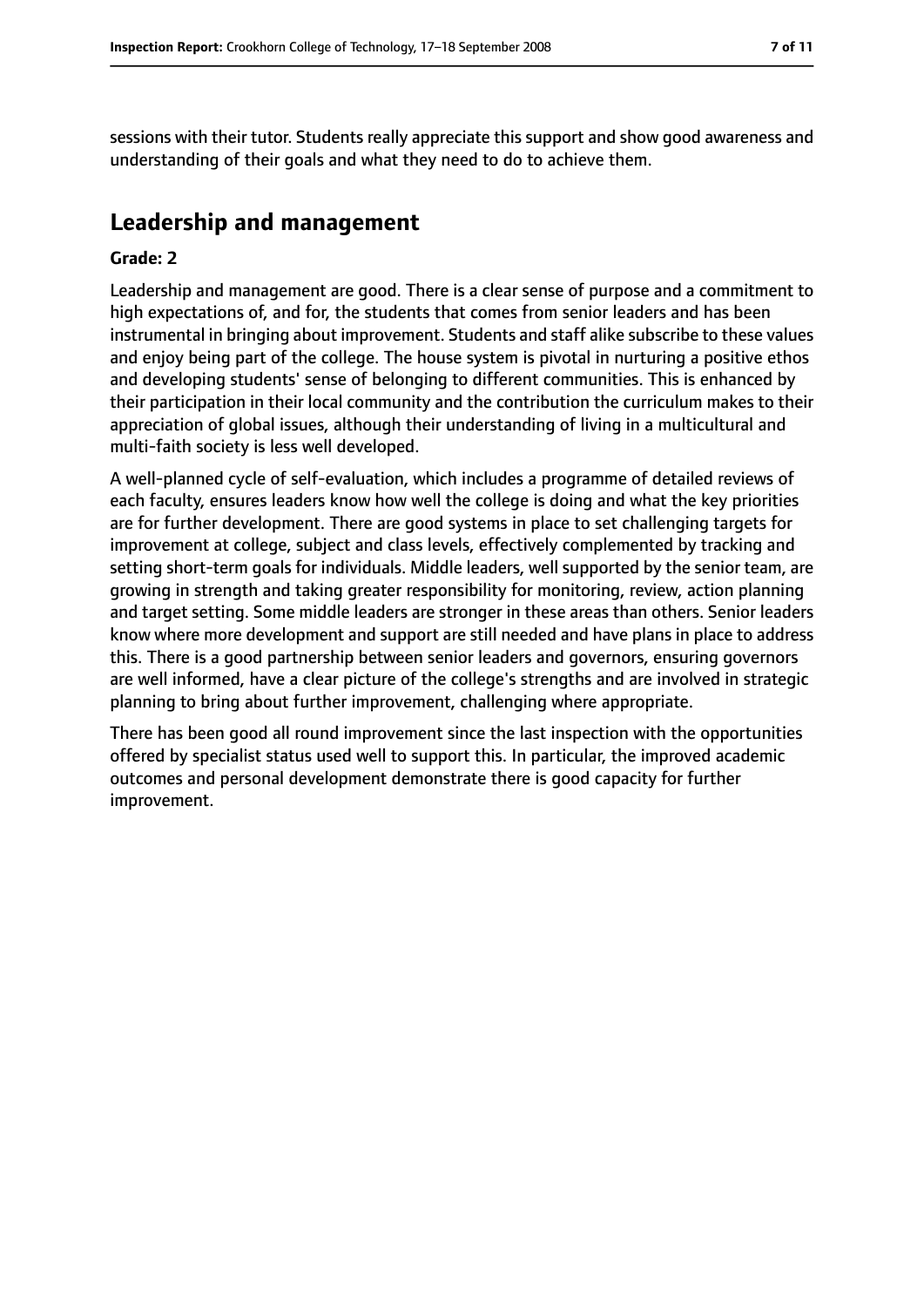**Any complaints about the inspection or the report should be made following the procedures set out in the guidance 'Complaints about school inspection', which is available from Ofsted's website: www.ofsted.gov.uk.**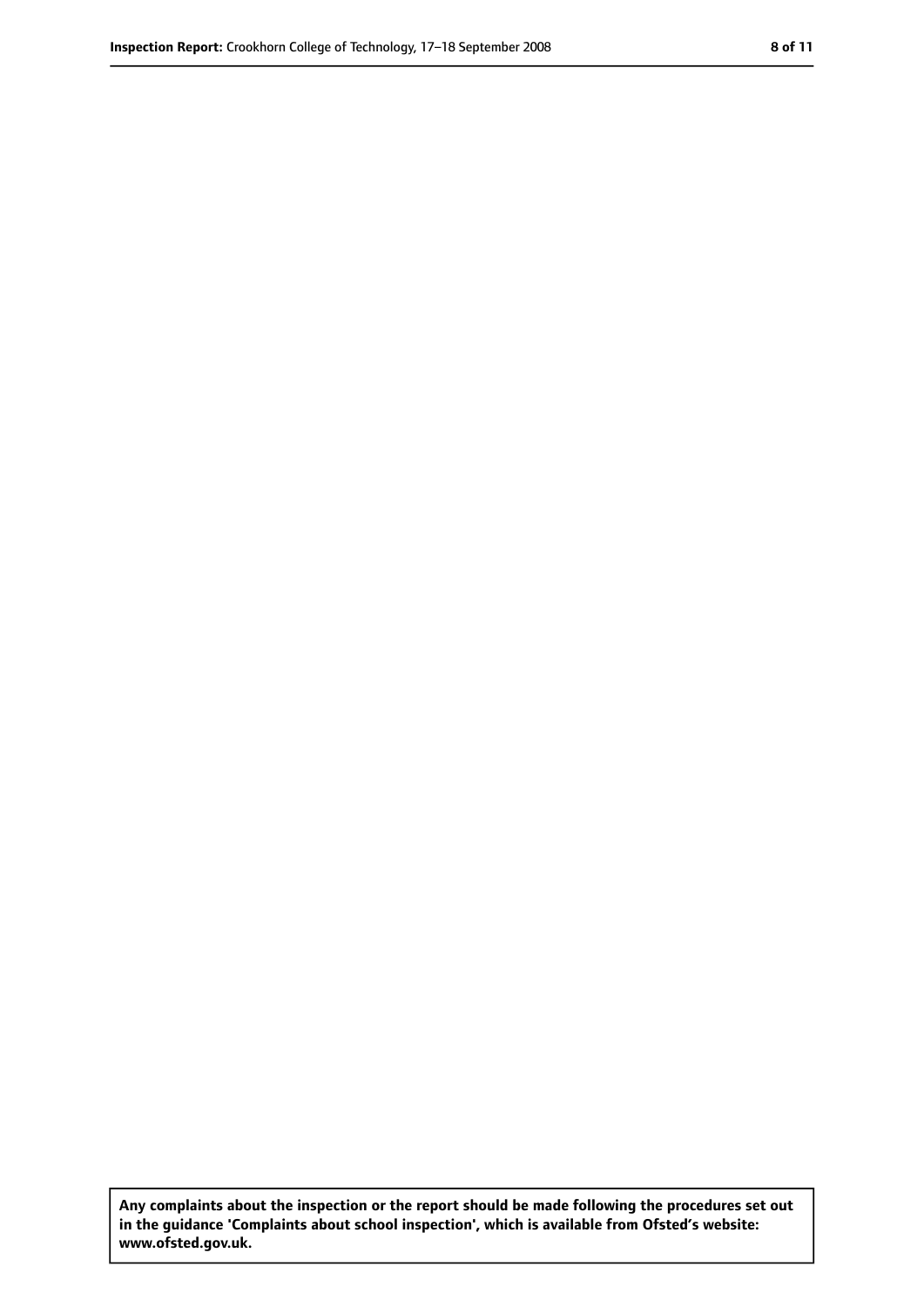# **Inspection judgements**

| Key to judgements: grade 1 is outstanding, grade 2 good, grade 3 satisfactory, and | School         |
|------------------------------------------------------------------------------------|----------------|
| grade 4 inadequate                                                                 | <b>Overall</b> |

#### **Overall effectiveness**

| How effective, efficient and inclusive is the provision of<br>education, integrated care and any extended services in meeting the<br>needs of learners? |     |
|---------------------------------------------------------------------------------------------------------------------------------------------------------|-----|
| Effective steps have been taken to promote improvement since the last<br>inspection                                                                     | Yes |
| How well does the school work in partnership with others to promote learners'<br>well being?                                                            |     |
| The capacity to make any necessary improvements                                                                                                         |     |

#### **Achievement and standards**

| How well do learners achieve?                                                                                 |  |
|---------------------------------------------------------------------------------------------------------------|--|
| The standards' reached by learners                                                                            |  |
| How well learners make progress, taking account of any significant variations  <br>between groups of learners |  |
| How well learners with learning difficulties and/or disabilities make progress                                |  |

<sup>&</sup>lt;sup>1</sup>Grade 1 - Exceptionally and consistently high; Grade 2 - Generally above average with none significantly below average; Grade 3 - Broadly average to below average; Grade 4 - Exceptionally low.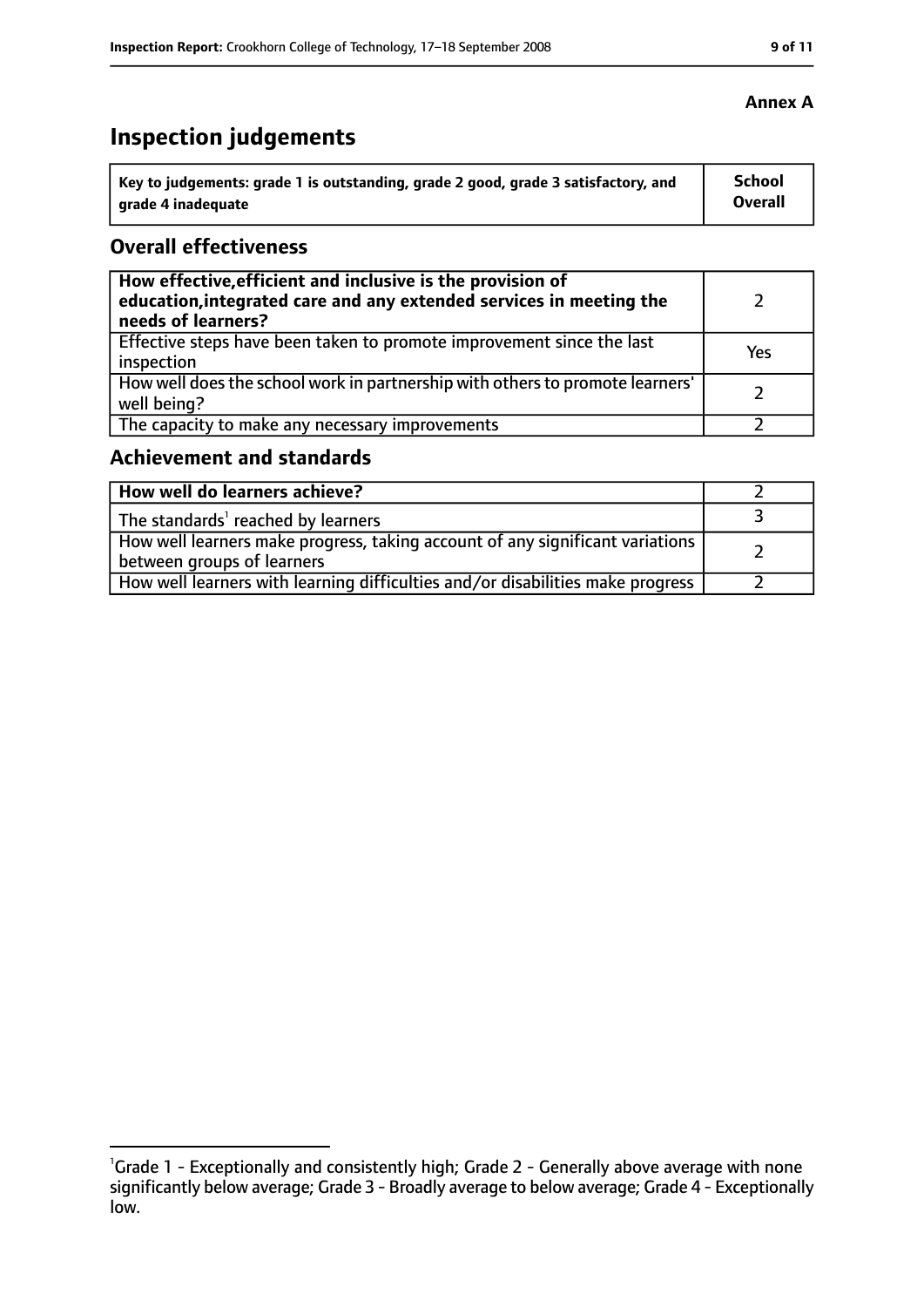## **Personal development and well-being**

| How good are the overall personal development and well-being of the<br>learners?                                 |  |
|------------------------------------------------------------------------------------------------------------------|--|
| The extent of learners' spiritual, moral, social and cultural development                                        |  |
| The extent to which learners adopt healthy lifestyles                                                            |  |
| The extent to which learners adopt safe practices                                                                |  |
| The extent to which learners enjoy their education                                                               |  |
| The attendance of learners                                                                                       |  |
| The behaviour of learners                                                                                        |  |
| The extent to which learners make a positive contribution to the community                                       |  |
| How well learners develop workplace and other skills that will contribute to<br>their future economic well-being |  |

# **The quality of provision**

| How effective are teaching and learning in meeting the full range of<br>learners' needs?              |  |
|-------------------------------------------------------------------------------------------------------|--|
| How well do the curriculum and other activities meet the range of needs and<br>interests of learners? |  |
| How well are learners cared for, quided and supported?                                                |  |

## **Leadership and management**

| How effective are leadership and management in raising achievement<br>and supporting all learners?                                              |     |
|-------------------------------------------------------------------------------------------------------------------------------------------------|-----|
| How effectively leaders and managers at all levels set clear direction leading<br>to improvement and promote high quality of care and education |     |
| How effectively leaders and managers use challenging targets to raise standards                                                                 |     |
| The effectiveness of the school's self-evaluation                                                                                               |     |
| How well equality of opportunity is promoted and discrimination eliminated                                                                      |     |
| How well does the school contribute to community cohesion?                                                                                      |     |
| How effectively and efficiently resources, including staff, are deployed to<br>achieve value for money                                          |     |
| The extent to which governors and other supervisory boards discharge their<br>responsibilities                                                  |     |
| Do procedures for safequarding learners meet current government<br>requirements?                                                                | Yes |
| Does this school require special measures?                                                                                                      | No  |
| Does this school require a notice to improve?                                                                                                   | No  |